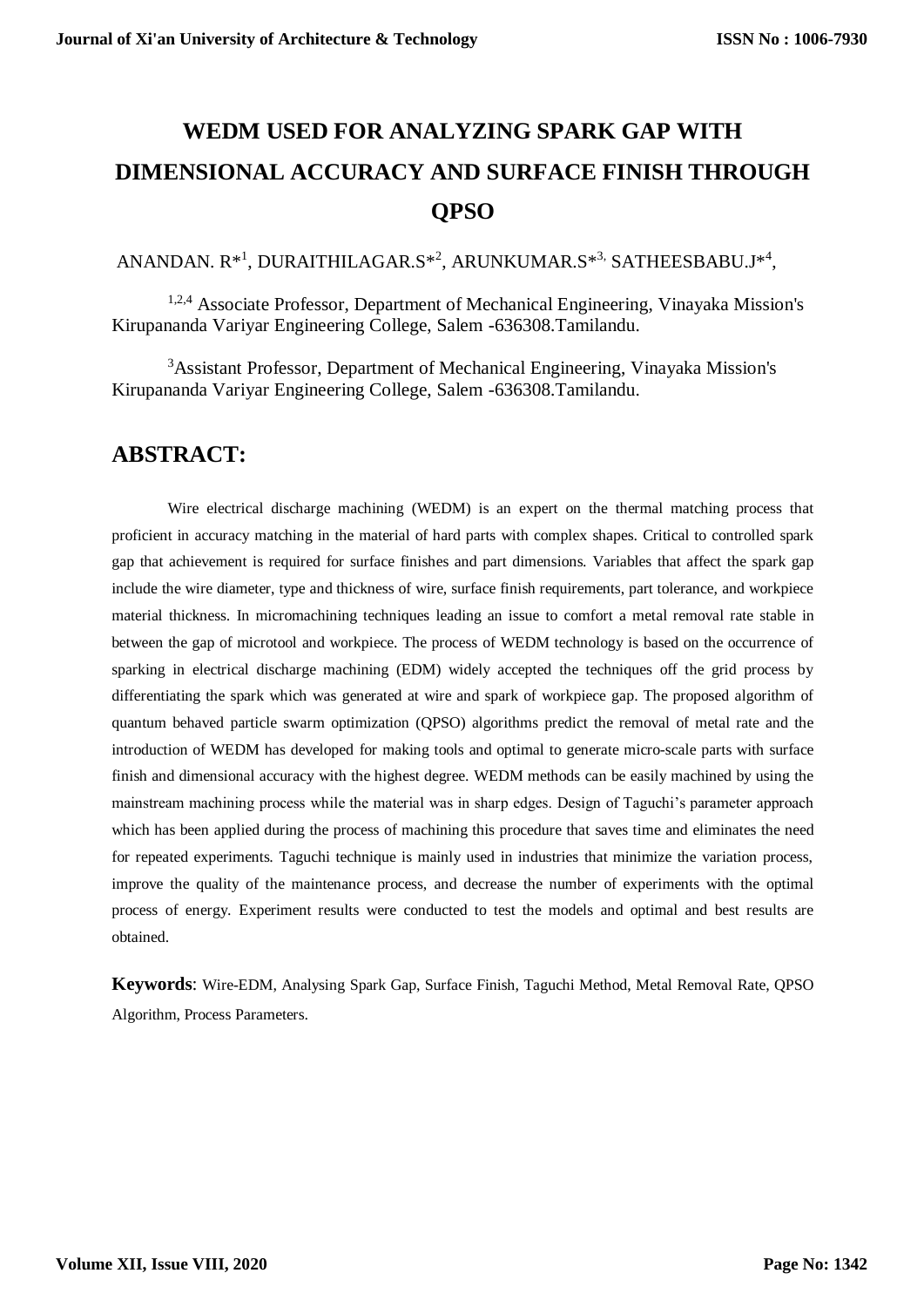### **I. INTRODUCTION**

Wire electrical discharge machining (WEDM) plays an essential role in accuracy manufacturing. To achieve a precise workpiece with best surface quality, if necessary then added extra pedestrian finish cuts beside the rough cutting contour. An effort has been completed to expose the influence of machining performance of WEDM in finish cutting procedures of the machining parameter.

The surface roughness is gap width and the depth of the white layer machined workpiece surfaces is evaluated and measured. Based on the numerical analysis and Taguchi method the quality design is established distance between the wire periphery, pulse-on time and the workpiece surface are the significant factors moving the performance of machining.

# **II. LITERATURE REVIEW**

J. T. Huang, et.al, controls the selection of optimal machining parameters for the Wire Electrical Discharge Machining (Wire-EDM) methods analyses by spreading over grey relational to Grey theory this can offer a solution for a structure in which the model of incomplete information or unsure.

S. S. Mahapatra and Amar Patnaik, has been established the relationship between the control elements and responses like kerf, SF, and MRR are recognized through nonlinear regression analysis and finally valid an optimal mathematical result.

Assarzadeh S. and Ghoreishi M. [5] offered a neural network based on the proposed approach for the optimal collection and prediction for the constraint process in die-sinking EDM. They established a back propagation neural network (BPNN) model to measure them in terms of three control parameters such as source voltage, current, and pulse period performance to be predicted.

### **III. METHODS OF ANALYSIS**

The objective of the proposed research depicts various WEDM process parameters on the quality machining and achieves the optimal sets of parameter processing. Performance is established by mathematical models connecting to the machining parameter and using the QPSO algorithm was used to achieve the optimal machining parameters. The Taguchi technique has been applied to expression into the effects of the WEDM process optimized parameters.

### **Design of Experiment based on Taguchi Method**

The Taguchi technique has been used to study the properties of the WEDM parameter process. WEDM of Taguchi's method described the proposed methodology is highly beneficial to manufacturing industries and also other areas such as tool-making industries, automobile and aerospace. These research summaries Taguchi's parameter design approach, which has been applied to optimize machining parameters during the machining process.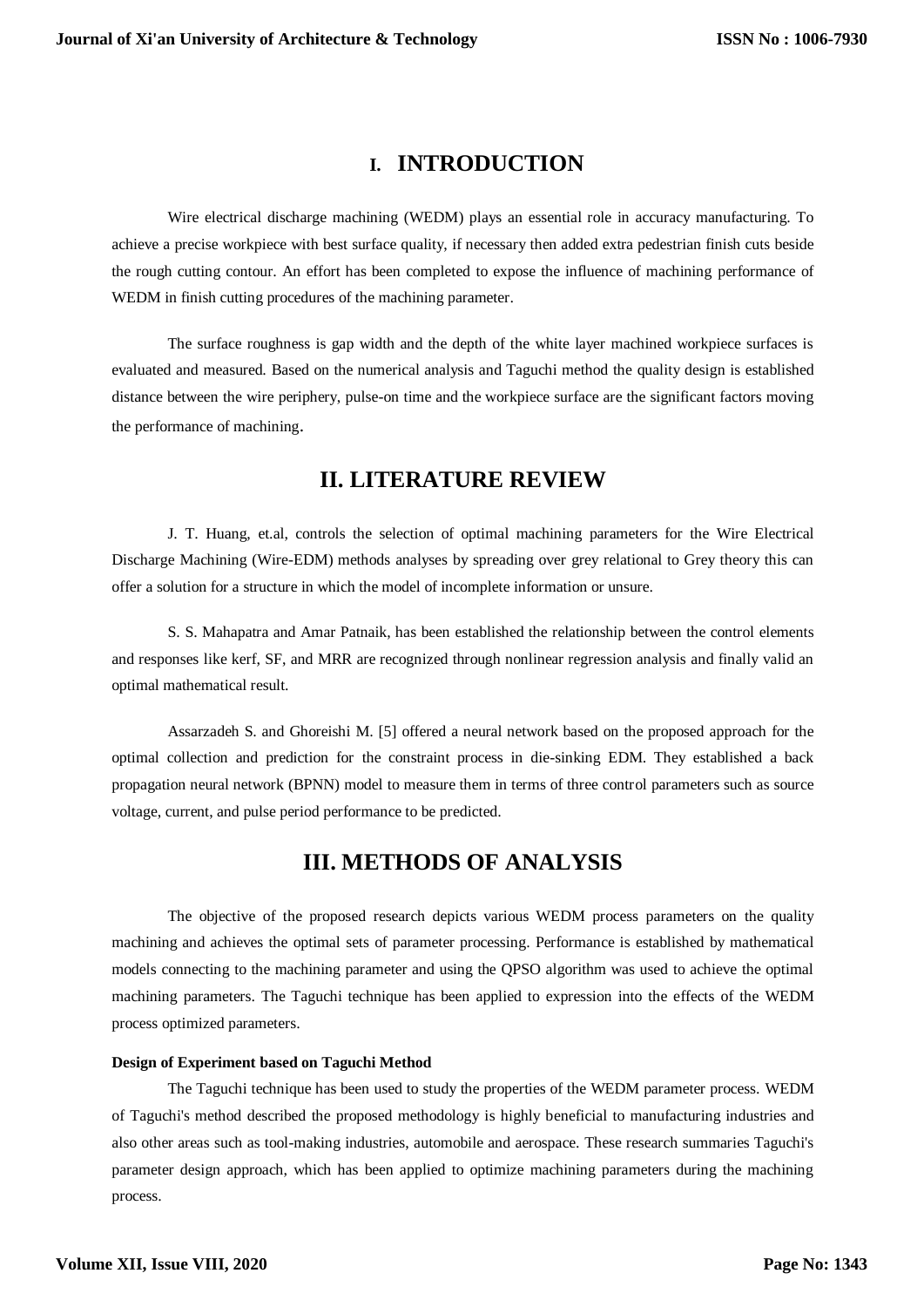#### **Effect on material removal rate**

The MRR decreases with the increase in the pulse of time and increases with the increase in pulse on time and spark gap set voltage. This is because of the peak current prominent to a faster cutting rate and energy increases release with the pulse on time. As the decreases on pulse off time, the number of discharges within a certain period develops more which leads to a complex cutting rate on MRR methods.



**Figure 1: Material removal rate of WEDM method**

**Algorithm for Material Removal Rate**

 $S=dw + (2*s)$  $MRR = vf*h*b$  $X[0]=0$  $del = vf/10$ fori=1 to 10  $X[i] = x[i-1] + del$ Endfor fori=0 to 10  $Er[i] = x[i]*h* b$ 

The research has been proposed from rough finish cutting operations planning a strategy of optimal WEDM development including the number of machining processes and their setting for each operation corresponding to the machining-parameters. Accurate dimension value and better quality of surface can be obtained with less machining time.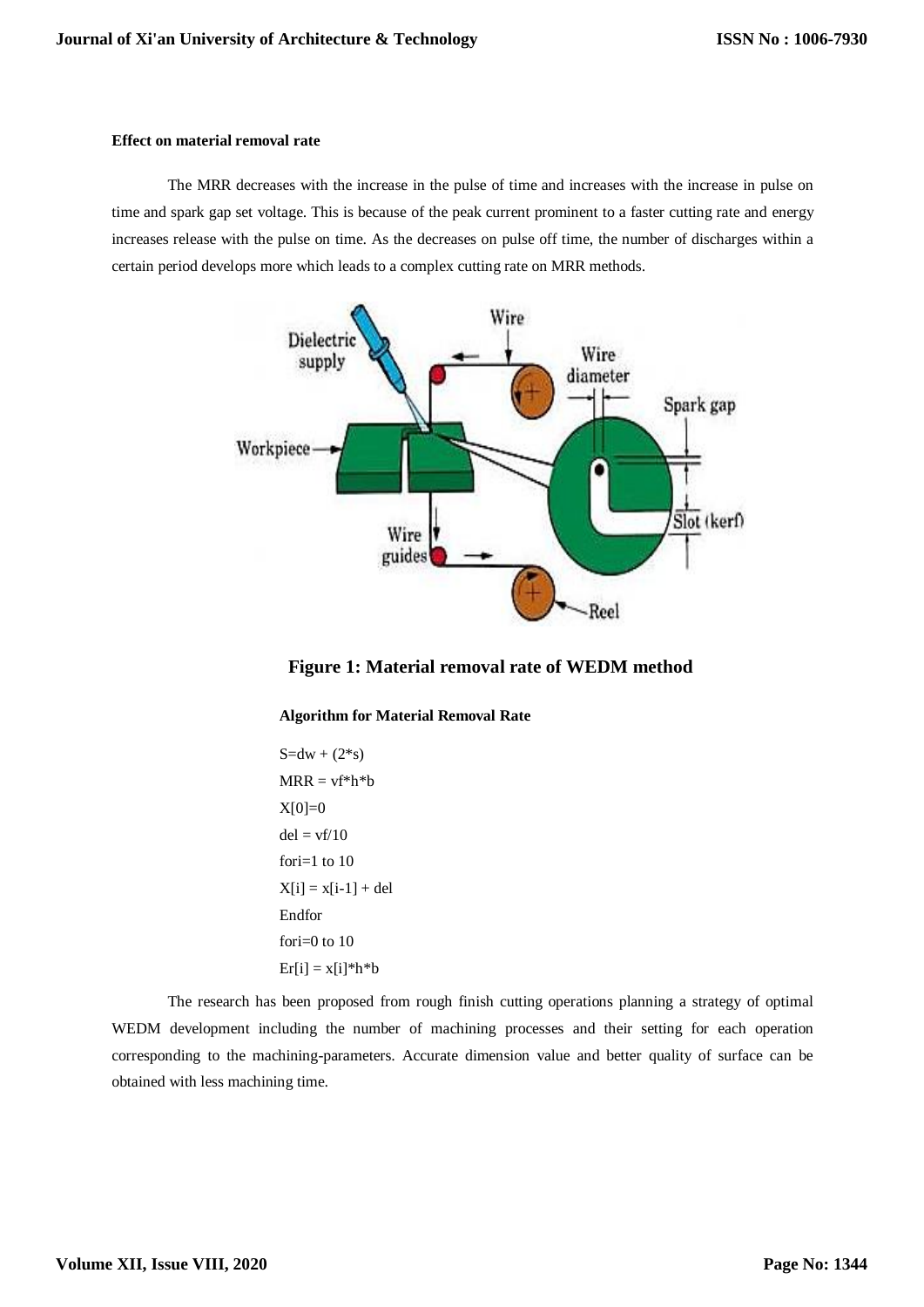# **IV. RESULT AND DISCUSSION**

### **Optimization**

The traditional experimental design of parameter analysis is difficult to use and too complex. Moreover when increases number of machining parameters and huge numbers of experiments have to be carried out his is because the discharge energy increases with the peak current prominent to a pulse on time and faster cutting rate. Within the given period converts more when pulse time decreases the number of discharges which was indications to a complex cutting rate.

| <b>User Interface</b>               | A feed rate of<br>wire into the<br>Workpiece in<br>mm/min (vf) | Workpiece<br>thickness or<br>height in mm<br>(h) | <b>Wire</b><br>diameter in<br>$mm$ (dw) | The gap<br>between wire<br>and<br>workpiece in<br>mm(s) | <b>Material</b><br>removal rate<br>(mm3/min)<br>(MRR) |
|-------------------------------------|----------------------------------------------------------------|--------------------------------------------------|-----------------------------------------|---------------------------------------------------------|-------------------------------------------------------|
| <b>Input Variable</b><br>(A)        | 50                                                             | 10                                               | 5                                       | $\overline{2}$                                          | 4500.000                                              |
| <b>Input Variable</b><br><b>(B)</b> | 60                                                             | 30                                               | 3                                       | $\overline{2}$                                          | 12600.000                                             |
| <b>Input Variable</b><br>(C)        | 75                                                             | 20                                               | $\overline{4}$                          | $\mathbf{1}$                                            | 9000.000                                              |
| <b>Input Variable</b><br>(D)        | 20                                                             | 60                                               | 5                                       | 8                                                       | 25200.000                                             |

### **Table 1: Material removal rate of WEDM**

The above table demonstrated the parameters of the spark gap analyzed from the workpiece for the optimal finishing surface of the WEDM by using the material removal rate of the input variable. The Workpiece thickness, the diameter of a wire, and the gap between the wire and workpiece are measured and executed the MRR parameter process table applied various input variable randomly and detect the rate of the MRR and illustrated the corresponding figures below.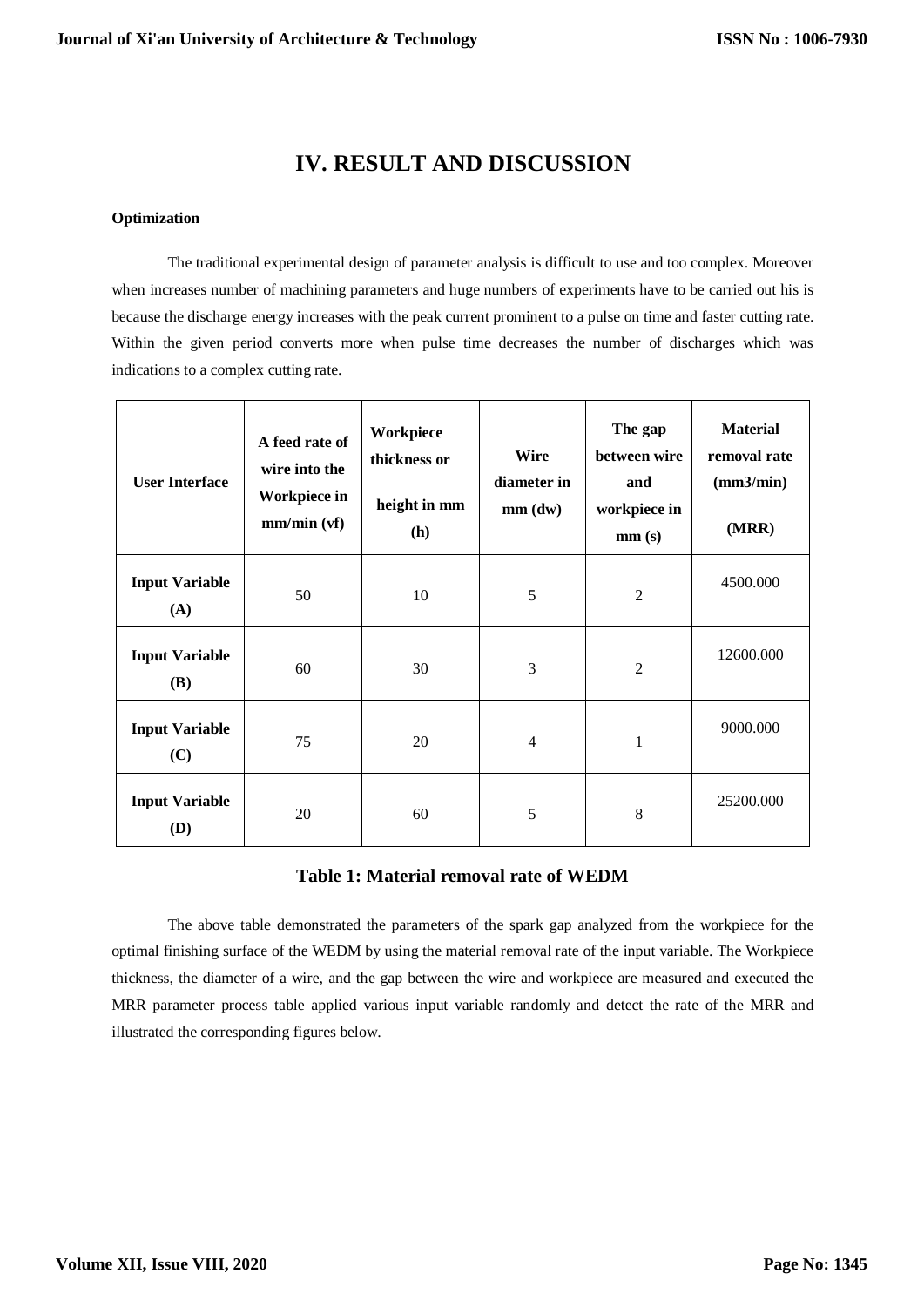

**Figure 2: Result of Feed Rate vessel MRR.**

### **Accuracy of optimized parameters analyzing**

The prediction accuracy of the proposed outline and existing outline can be analyzed through the value metal removal rate value processed and using quantum behaved particle swarm optimization (QPSO) algorithms the accuracy and surface finish metalwork is processed in the micro-scale level of electric discharge machining. The proposed system is compared with the existing algorithm of SVM for accuracy analysis.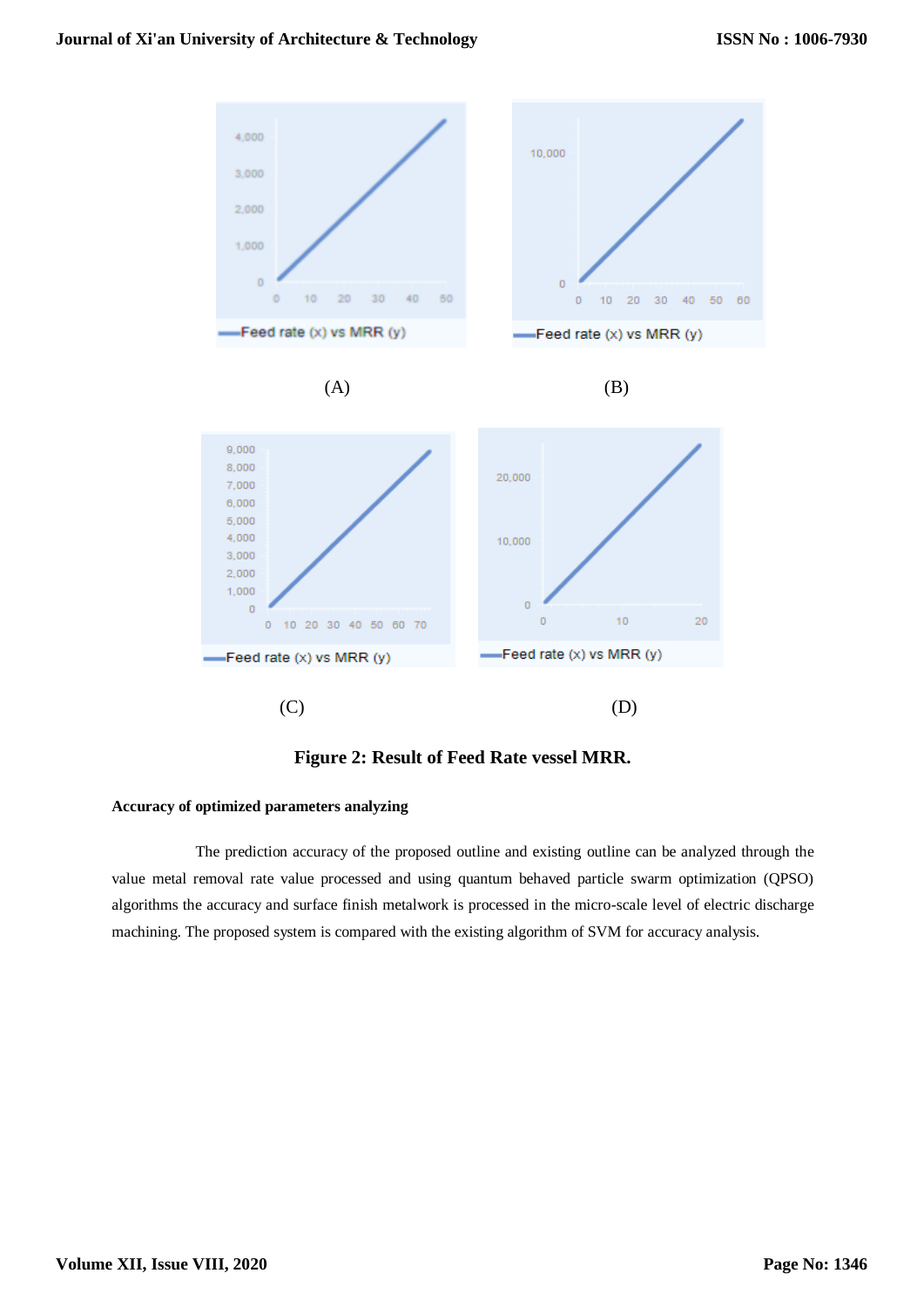

**Figure 3: Accuracy analysis of MRR using the proposed algorithm**

### **Error Rate**

To estimate the effects of machining parameters on the performance characteristics MRR and to identify the performance features under the optimal machining parameters a specially designed Taguchi's method is used.



### **Figure 4: Error rate analyzing of proposed and existing methods**

The error rate of the proposed and existing method has been illustrated in figure 4. The Response function modeling (RFM) and Performance measure modeling (PMM) approaches of the existing method compared with the proposed method. Compared with the existing method the Taguchi's gives a minimum error rate of processing.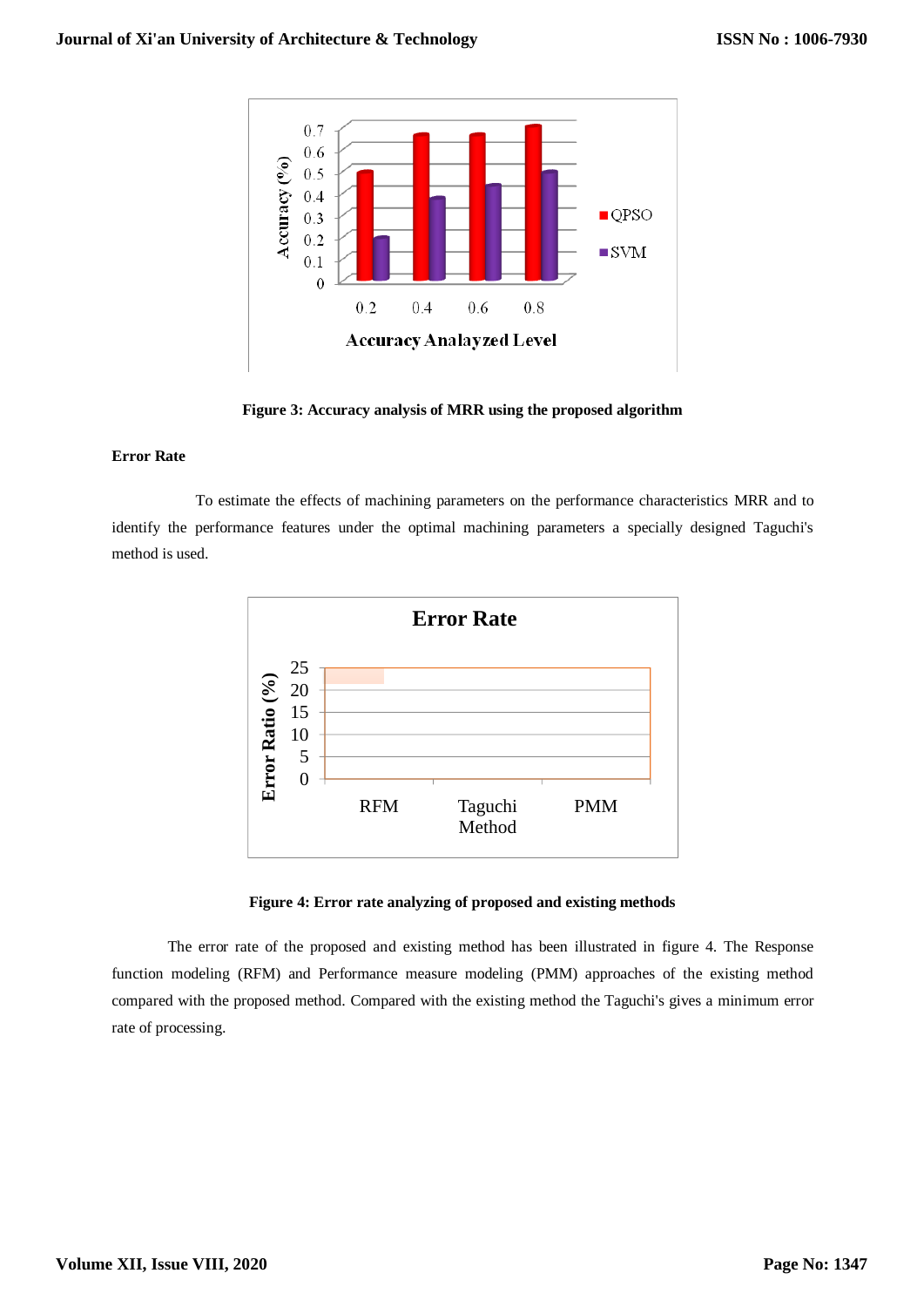# **V. CONCLUSION**

The material removal rate (MRR) significantly increases with an increase in resistance of work material. Significant MRR was not notice able while changes in the Spark gap. Concerning Surface roughness and short pulse duration united with a high peak value can produce a better surface finish. Finally, the Taguchi method and QPSO algorithms have been used to compare the optimal level of spark gap parameters from the WEDM. The Taguchi's method widely used nowadays for producing complex geometrics with fitted tolerances on difficult to material of machines.

# **REFERENCES**

[1]S. Dewangan, C.K. Biswas, "Optimisation of machining parameters using grey relation analysis for EDM with impulse flushing", Int. J. Mechatronics Manuf. Syst. 6 (2) (2013) 144–158.

[2] D.F. Dauw, and L. Albert, "Two decades of wire-EDM evolution: a significant improvement of overall performance", in Proceedings of the 10th International Symposium on Electromachining, ISEM 10, Magdeburg, Germany, 6–8 May 1992, pp. 300–320.

[3] J. T. Huang, and Y. S. Liao, "Optimization of machining parameters of Wire-EDM based on Grey relational and statistical analyses", International Journal 41, 2013, 1707–1720.

[4] S. S. Mahapatra and Amar Patnaik, "Optimization of wire electrical discharge machining (WEDM) process parameters using Taguchi method", The International Journal of Advanced Manufacturing Technology. 34, 2007 911-925.

[5] N. Tosun, C. Cajun, and H. Pihtili, "The effect of cutting parameters on wire crater sizes in wire EDM, International Journal of Advanced Manufacturing Technology". 21, 2003, 857–865. Characteristics for WEDM of HCHCR and HARDOX.

[6] Indurkhya, G., and Rajurkar, K.P., 1992, "Artificial Neural NetworkApproach in Modeling of EDM Process", Proceedings of Artificial NeuralNetworks in Engineering (ANNIE' 92) Conference, St.Louis, Missouri,U.S.A., 15-18 November, pp. 845-890.

[7] G. Wollenberg, H.-P. Schulze, and M. Läuter, "Process energy supply withpulses smaller than 200 ns and their thermal effects a Micro-EDM",CAPE2001, Wuhan, China, 28–30 October 2001, Professional EngineeringPublishing Limited, London, UK.

[8] J.M. Jefferson, and P. Hariharan, "Machining performance of cryogenically treatedelectrodes in microelectric discharge machining: A comparative experimentalstudy, Mater. Manuf'. Processes 28 (4) (2013) 397– 402.